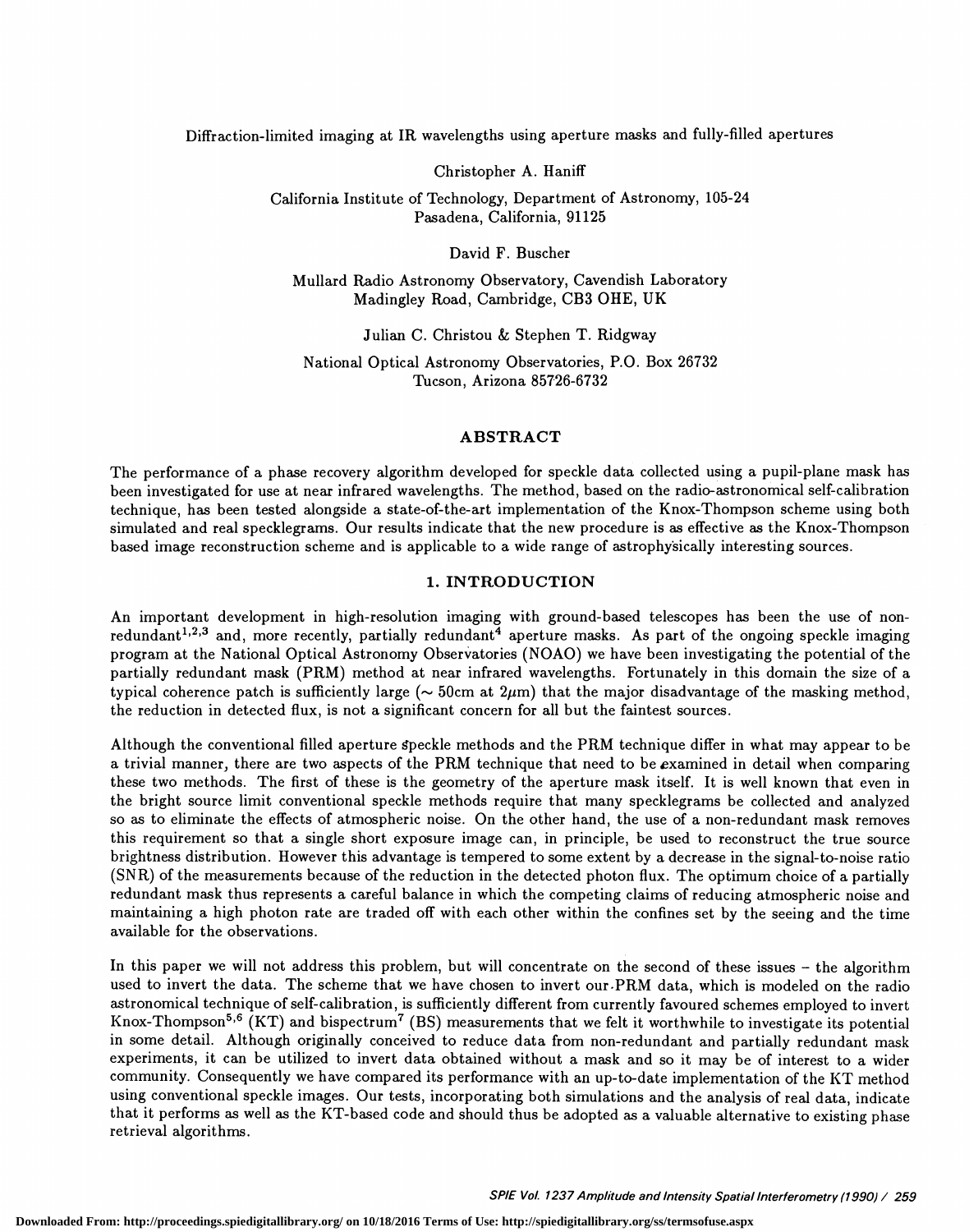## 2. METHODS FOR PHASE RECOVERY

Despite the numerous advances made since the inception of speckle interferometry in the early 1970s, the fundamental problem in all diffraction-limited imaging schemes that attempt to overcome the effects of atmospheric turbulence has remained the same: the recovery of Fourier phase information. Although early experimenters attempted to perform image reconstruction from modulus only Fourier data, the interferometric schemes that have received most attention to date are able to supply the source Fourier phases directly, albeit in a "scrambled" form: either as a set of phase differences measured between closely spaced spatial frequency components, as in the KT cross spectra, or as a linear combination of the phases in the bispectrum. Thus a vital step in the image reconstruction procedure is the estimation of the true source Fourier phases from these noisy and often incomplete measurements. As an aside, we remind the reader that the phase of the bispectrum is equivalent to the so called closure phase of radio interferometry. We shall henceforth use both terms interchangeably.

## 2.1. Current strategies for phase recovery

Most workers have chosen to solve this inverse problem by following one of two approaches. The most popular of these takes advantage of the fact that both the KT and BS techniques provide information that has a recursive structure, in the sense that individual measurements constrain the possible values of the Fourier phase at more than one frequency. Once one or two of the phases close to the spatial frequency origin have been initialized it is possible to perform a path integral to obtain the phase at any point in the UV plane<sup>8</sup>. These procedures have been the subject of much study and nowadays almost always include sophisticated numerical methods that attempt to compensate for the cumulative errors that naturally arise at high spatial frequencies when recursive methods are used<sup>9,10</sup>. An alternative treatment, that has surprisingly received only limited attention, is to perform a global least-squares fit directly to the Knox-Thompson cross spectra or the bispectrum<sup>11</sup>. The limited number of pixels in current near infrared array detectors means that the cross spectral and bispectral volumes are relatively small and hence the fitting can be performed straightforwardly and rapidly using standard minimization techniques.

Both of the approaches outlined above share two features that may be expected to severly limit their potential. In almost all implementations of these methods the full cross-spectral or bispectral volumes are never employed in the inversion procedure. Instead only those near-axis regions close to the so called "seeing-ridge", which have the best SNR are utilized. However there have been a number of interesting analyses<sup>12</sup> which suggest that the penalty incurred by using a recursive method quickly removes the benefit that such regions apparently offer, so that it may be advisable to utilize much more of the measured Fourier data in these instances. A more important deficiency of these schemes is that they do not incorporate any a priori information about the source. As evidenced by their importance in schemes for image reconstruction in radio astronomy and in the complete absence of any phase information<sup>13</sup>, constraints such as positivity and extent can be expected to offer powerful additional leverage if they can be integrated into the phase-fitting procedure itself.

## 2.2. An alternative formalism for phase retrieval

The method that we are advocating is based on the self-calibration<sup>14</sup> technique, developed in radio VLBI, and provides a means of inverting a noisy and sparsely sampled estimate of the image bispectrum to obtain the source Fourier phases. It not only makes use of the "plateau" region of the bispectrum, which potentially contains more useful information than the near axis domain, but also permits the incorporation of a wide range of extra constraints that may be appropriate to the particular source being imaged.

Self-calibration originally arose as a method of robust image reconstruction from Fourier data obtained with phaseunstable separated-element radio interferometers. In many instances the errors in the measured Fourier phases can be attributed solely to errors located at individual antennae in the interferometer. For example these may be due to differences in the paths to the source along the lines of sight from each antenna. Under these circumstances self-calibration permits the determination of the true source Fourier phases as well as the errors at each individual antenna. Although this description and the formalism involving separated elements and antenna-based errors seems far removed from the situation encountered with a single large telescope at optical and near infrared wavelengths, self-calibration can be equivalently viewed as a strategy for inverting bispectrum data to obtain source Fourier phases. This is because in a radio interferometer (or any separate-element interferometer), the closure phases are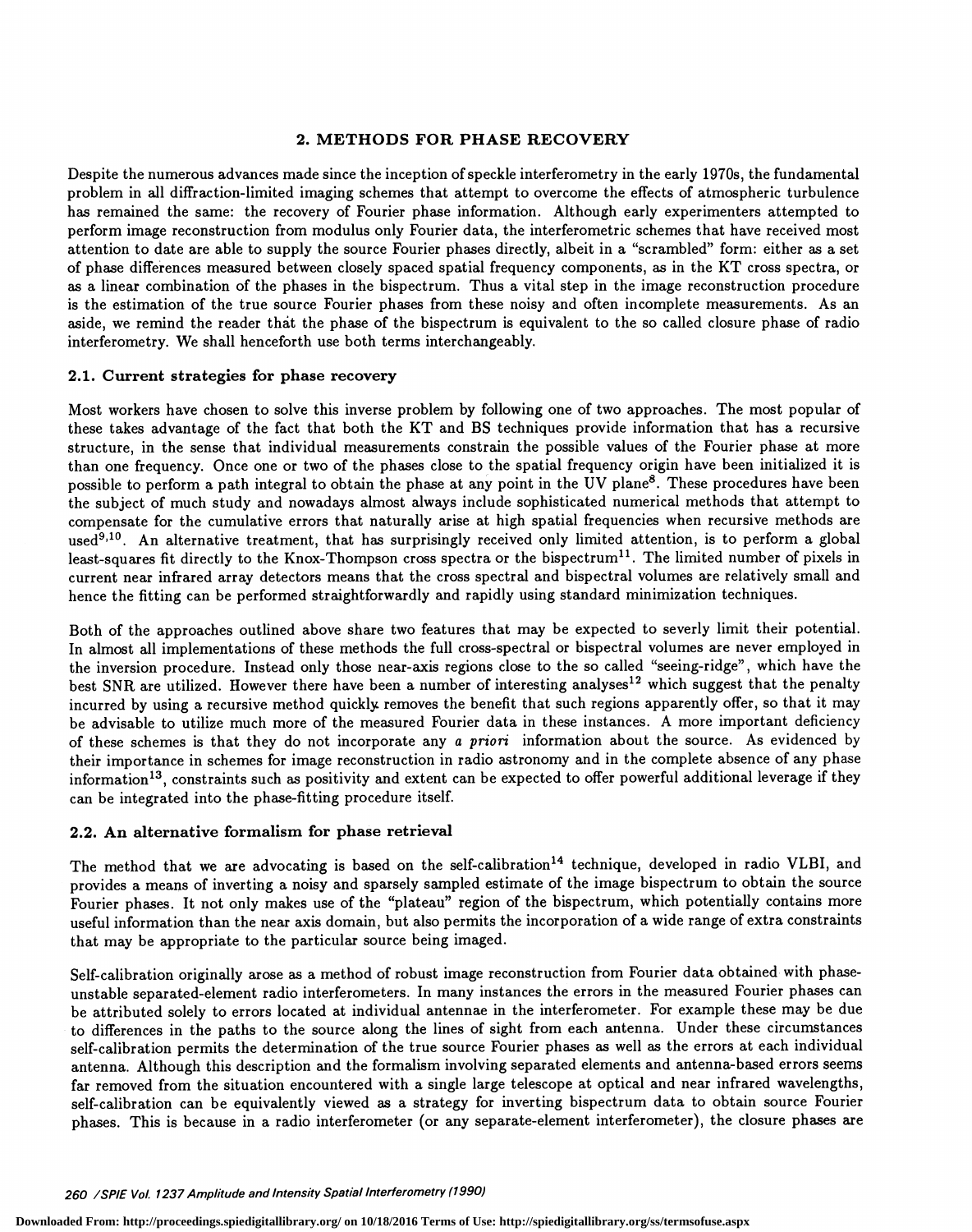unaffected by antenna-based phase errors and so solving for the antenna errors is equivalent to finding a set of Fourier phases that satisfy the phase-closure relations. If we take this viewpoint, then it seems only natural to consider the possibility of using existing radio astronomical self-calibration software to invert conventional speckle data. This is exactly the approach that we have chosen in this paper, using an unmodified version of the Caltech VLBI package to invert Fourier amplitude and bispectrum data extracted from conventional specklegrams.

Apart from the specific algorithms employed during the phase retrieval procedure, radio astronomical inversion schemes differ from current KT and BS schemes at a basic level because they are designed explicitly to invert sparsely sampled Fourier data. On the other hand, for the experiments reported here, the short exposure specklegrams contain information at all spatial frequencies up to the limit set by diffraction at the telescope aperture. Because of this difference, the use of radio astronomical software does require that the available Fourier data be sampled as though it had been obtained with a radio telescope array, and so it becomes impracticable to make use of all of the information in the data. However in practice this is rarely of importance as systematic effects almost always dominate before the sparseness of the UV coverage becomes noticeable.

#### 2.2.1 Sampling the UV plane

As mentioned above, the use of VLBI software requires that the available Fourier data be sampled as if it had been obtained with a radio interferometer. A convenient strategy for accomplishing this sampling is to pick a set of N points within the telescope pupil: hereafter we shall refer to this set of locations as defining a "pseudo-array" comprising N imaginary antennae. A set of  $N(N-1)/2$  baseline vectors, or spatial frequencies, can be derived from this set of N points by computing the set of all possible vectors linking pairs of these points. Similarly a set of  $N(N-1)(N-2)/6$  bispectrum coordinates can be computed by enumerating all possible loops joining triplets of these points and identifying the relevant spatial frequencies with each leg of these triangles. Since the number and locations of these imaginary antennae are free parameters in this scheme, it is possible to generate a large number of different "combs" with which to sample the available Fourier data. However the most useful pseudo-arrays will be those that sample the UV plane as completely and uniformly as possible. A review of the numerical methods employed to optimize the pseudo-array configuration is beyond the scope of this paper<sup>15</sup>, but we note that excellent sampling can be achieved with as few as 15 antennae. An example of such a pseudo-array and its UV coverage is shown in figure 1.



Figure 1. Antenna positions (a) and UV coverage (b) for a 15 element pseudo-array. Circles plotted in each figure show the boundaries of the telescope pupil and its transfer function respectively. Note that even with as small a number of elements as 15, the UV coverage is quasi-uniform and relatively complete.

# 2.2.2 Data reduction

In the course of an actual experiment the choice of a pseudo-array usually takes place before any of the data is reduced, and the power spectrum and bispectrum are subsequently accumulated only at the coordinates appropriate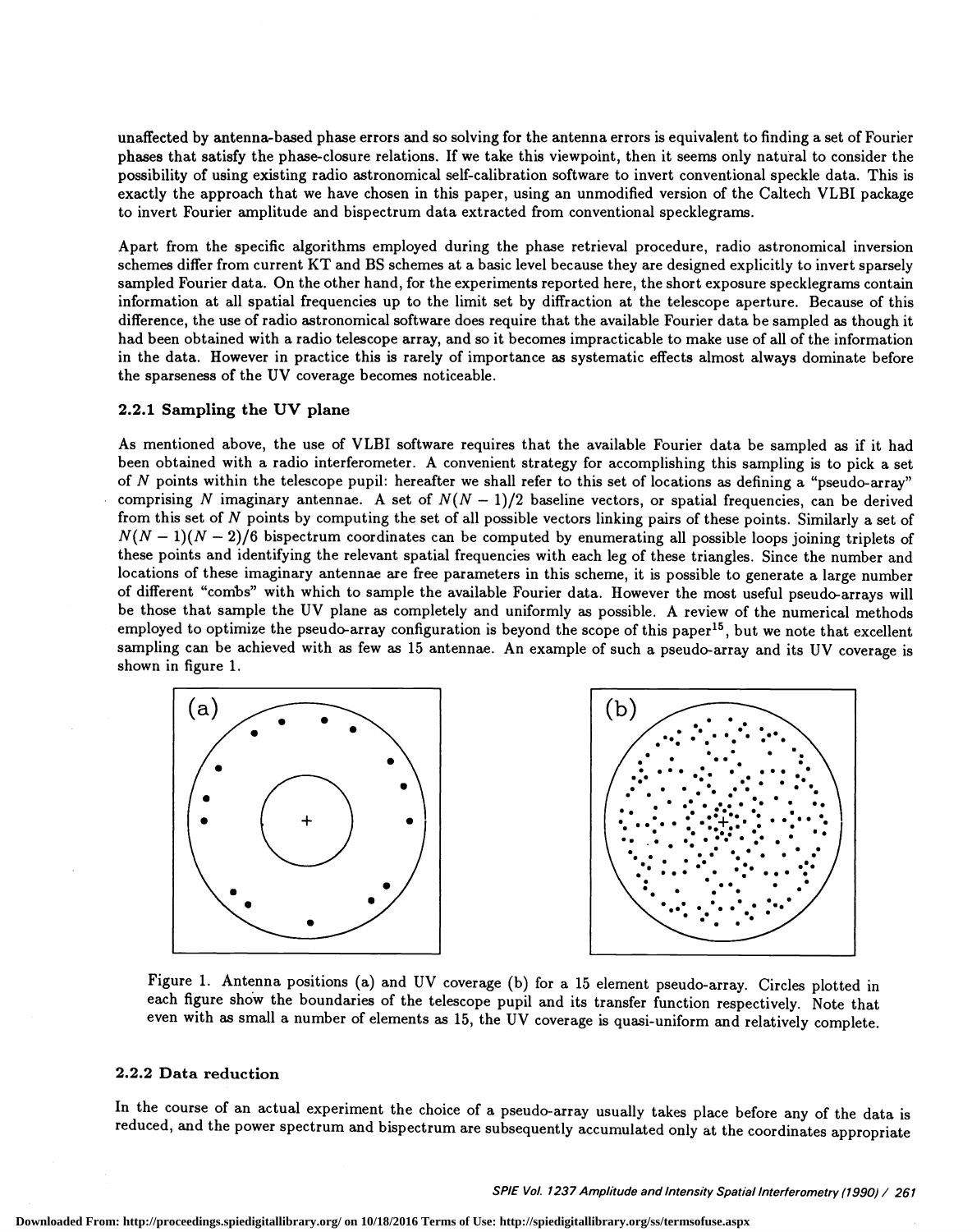to the particular array. This allows a modest reduction in the computation required for our scheme when compared to most KT and BS based methods, which may be important if computer resources are at a premium. The mean power spectrum and bispectrum values are then calibrated in the usual manner using data obtained on an unresolved source.

Most radio astronomical self-calibration software packages expect data in the form of visibility amplitude and phase measurements for each baseline, although it is implicitly accepted that there are arbitrary antenna-based errors in the phase measurements. This format is slightly inconvenient for data from optical and near infrared interferometry, because the Fourier phase measurements can only be averaged in the form of the bispectrum, and these data must then to be mapped back ,into the space of baseline phases. However, it must be remembered that the problem here is only to find a set of phases that are consistent with the bispectrum phases - the self-calibration software will find that particular set which satisfies the a priori constraints and the phase closure relations simultaneously. The selection of a suitable set of Fourier phases can be performed in many ways, for example using the generalized inverse of Lannes'6, but we have chosen to obtain them by fitting directly to the measured bispectrum phases in a least-squares sense using a simple conjugate-gradient method. This method has the advantage that it permits a proper treatment of the measurement errors to be included during the backprojection.

In summary, by sampling the Fourier plane as explained above, and selecting a set of Fourier phases that are consistent with the measured bispectrum phases, we can prepare a dataset that corresponds in all respects to that which would have been observed with an N element radio interferometer under phase unstable conditions. In order to minimize any confusion, we stress once more that the notional antenna-based phase errors associated with the  $N$ elements of the pseudo-array bear no relation to the actual atmospheric fluctuations present while the interferograms were recorded. They merely provide a useful framework in which the case for using radio astronomical software can be seen most clearly, and in which the basis for bispectral imaging and its relation to the closure phase are elegantly revealed.

#### 2.3 Self-calibration

Once a sampled dataset, comprising visibility amplitudes and corrupted phases, has been prepared it can be inverted using any standard radio astronomical self-calibration package. Since the rationale and software implementation of self-calibration has been described in the literature many times<sup>17,18</sup> we refer the reader to these references, and will simply restate that it provides a robust strategy for estimating the  $N$  antennae-based errors that are assumed to have corrupted the measured Fourier data, thereby simultaneously solving for the unperturbed source Fourier phases. Most importantly the solution is reached in an iterative and model-independent manner in which many types of a priori information about the source can be included if required. Examples of such information might be knowledge of the maximum source extent, its non-negativity or an initial estimate of its morphology based on a low resolution image. For the self-calibration reconstructions presented here we have not used any extent or positivity constraints explicitly, but have taken advantage of the implicit assumptions of the CLEAN<sup>19</sup> algorithm which forms part of the iterative phase estimation loop of the Caltech implementation of self-cal.

#### 3. NUMERICAL SIMULATIONS

In order to compare our proposed data reduction scheme with existing methodologies in a controlled manner, we have inverted a number of sets of simulated near-infrared specklegrams using our new scheme and with the latest version of the NOAO Knox-Thompson code. The major details of the NOAO code have been described before<sup>20</sup> so we simply present a flow chart outlining the steps in the latest version of the code in figure 2. A similar flow diagram for the steps in our self-calibration based algorithm is shown in figure 3. The pseudo-array used for these tests comprised 17 elements, giving a total of 136 UV points and 680 bispectrum points.

For simplicity, we chose to explore a small region of the possible parameter space corresponding to observations made with a 4-metre class telescope under average seeing conditions. In addition we restricted our attention to moderately bright sources. Four test objects were selected, comprising a rather wide binary star with separation 0.48" and flux ratio 0.85, a close binary with separation 0.20" and flux ratio 0.10, together with two sources of more complex morphology. The first of these complex sources was rather compact and only partially resolved at the cut-off frequency of the telescope, whereas the second was composed of several superposed components ard was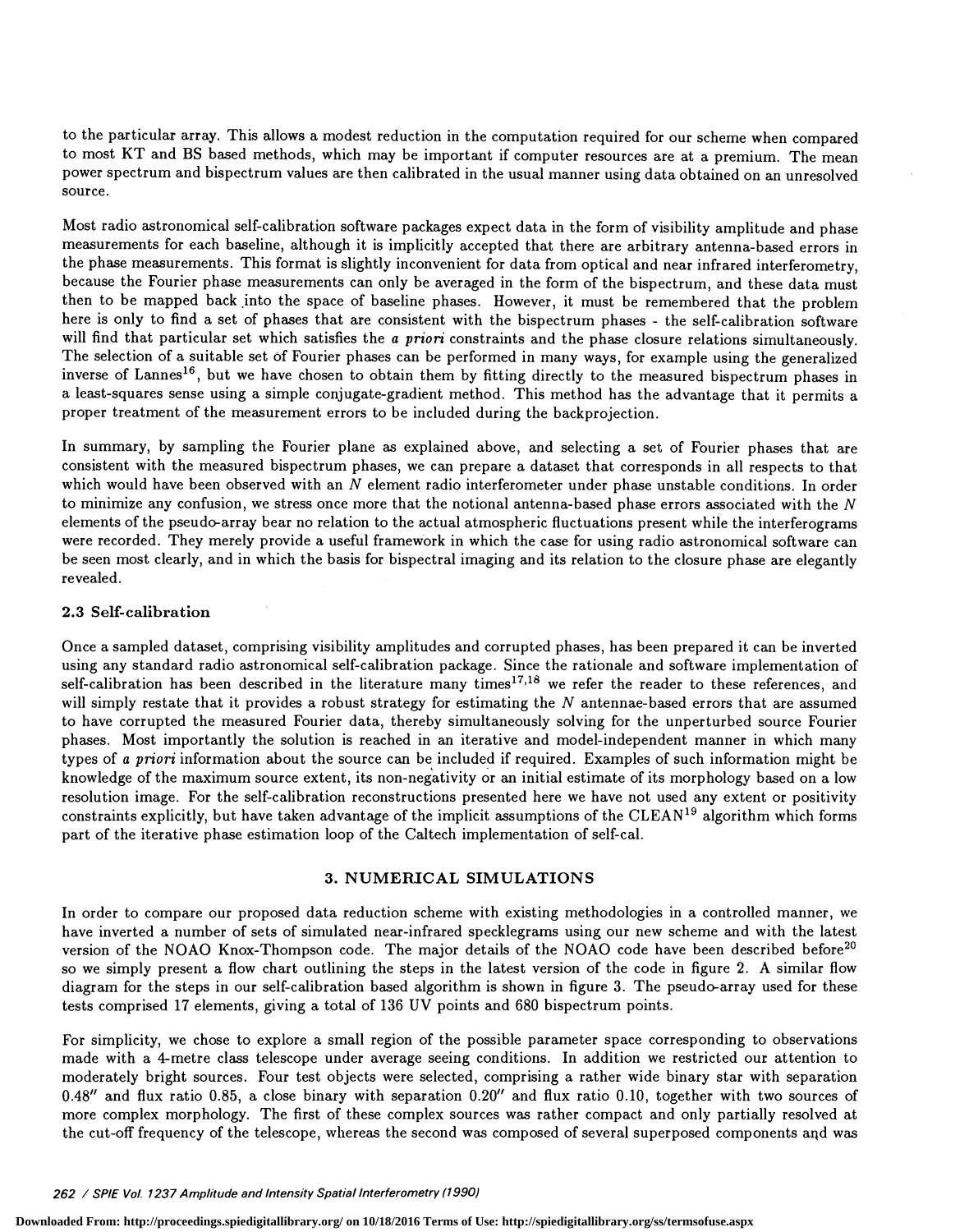considerably more extended, though of course smaller than the seeing limit. Contour plots of these 4 sources, at a resolution appropriate to a diffraction-limited 4-metre telescope, are displayed in figures 4a, 4d, 4g and 4j.



Figure 2. Flow diagram outlining the basic steps in the Knox-Thompson inversion scheme employed for this paper. In this version of the KT algorithm, the source Fourier phases are initially solved for without including any a priori information about the object, and subsequently "corrected" in the final iterativedeconvolution<sup>21</sup> loop where positivity and extent constraints can be applied.

500 independent speckle interferograms were prepared for each of these test objects, together with 1000 separate interferograms of an unresolved calibration source. The interferograms corresponded to short exposure integrations taken with a 3.8 metre telescope in 1" seeing, as measured at 5000A. The images were corrupted with Gaussian zero-mean noise, to mimic the effects of the detector readout noise, but did not incorporate any noise due to either photon statistics or thermal background emission, both of which are negligible for the source parameters we have chosen. In addition the finite exposure time and spectral bandwidth were assumed to be sufficiently small that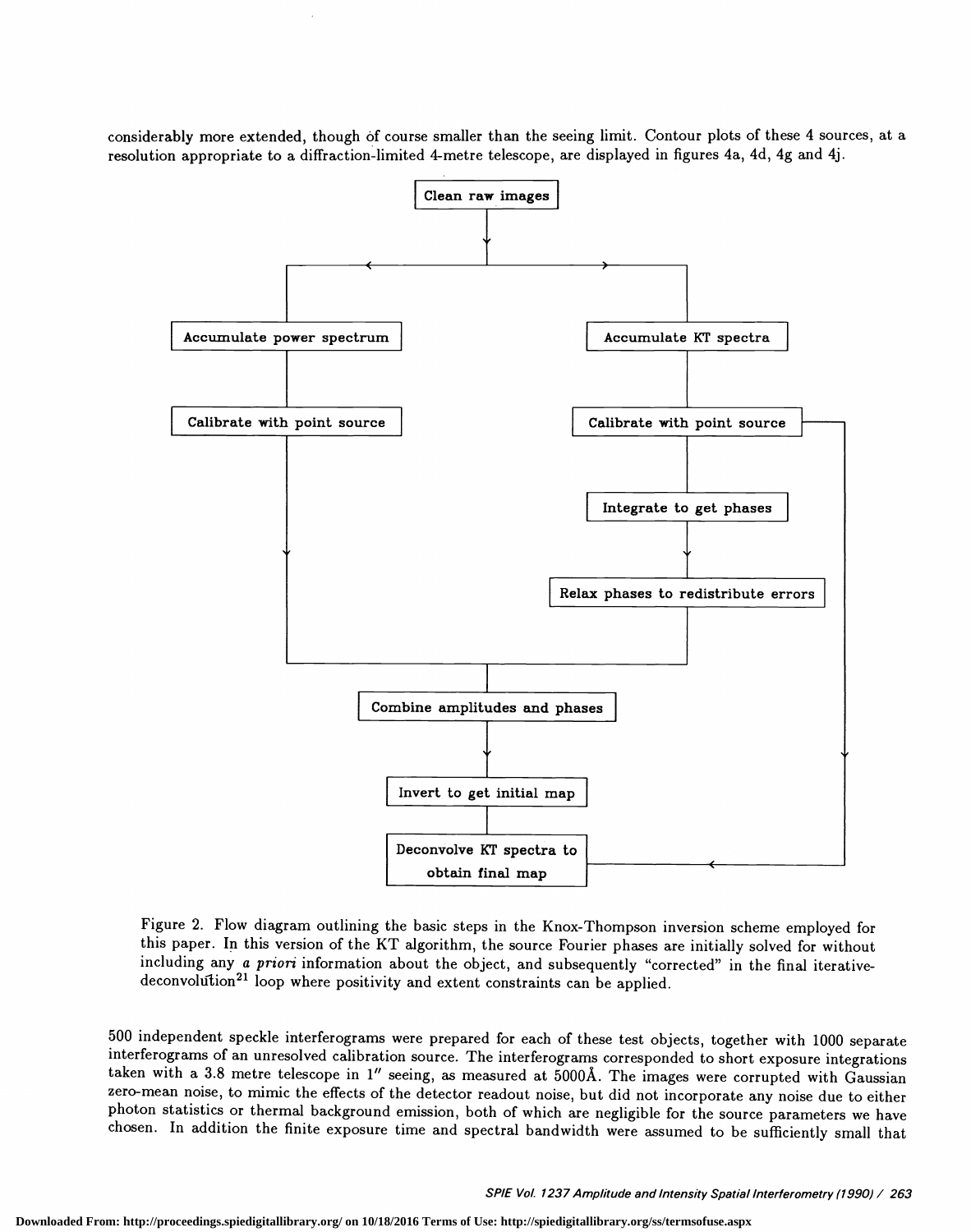atmospheric decorrelation could be neglected, an assumption that is almost always likely to be satisfied in the near infrared. Scaling the readout noise to a typical value of  $\sim$  450 electrons per pixel, we calculate that the effective K magnitudes of the test sources were 5.6 for the binary and calibration stars and 4.6 and 4.3 for the two extended sources respectively. As a final test we have also attempted to assess the reliability of each reconstruction scheme by preparing another set of speckle images of the most extended source, identical in all respects to the original set but with twice the readout noise, corresponding to an effective K magnitude of 5.0.



Figure 3. Flow diagram outlining the basic steps in the self-calibration based inversion scheme employed for this paper. The bispectrum and power spectrum are only accumulated at the coordinates defined by the pseudo-array. Note that the radio astronomical based steps have been split into two parts: an initial stage where the antenna based errors are estimated, denoted by the box marked "self-calibration", and a final step where the corrected Fourier data are inverted and the resulting map is deconvolved to compensate for the sparse UV coverage of the pseudo-array.

**Downloaded From: http://proceedings.spiedigitallibrary.org/ on 10/18/2016 Terms of Use: http://spiedigitallibrary.org/ss/termsofuse.aspx**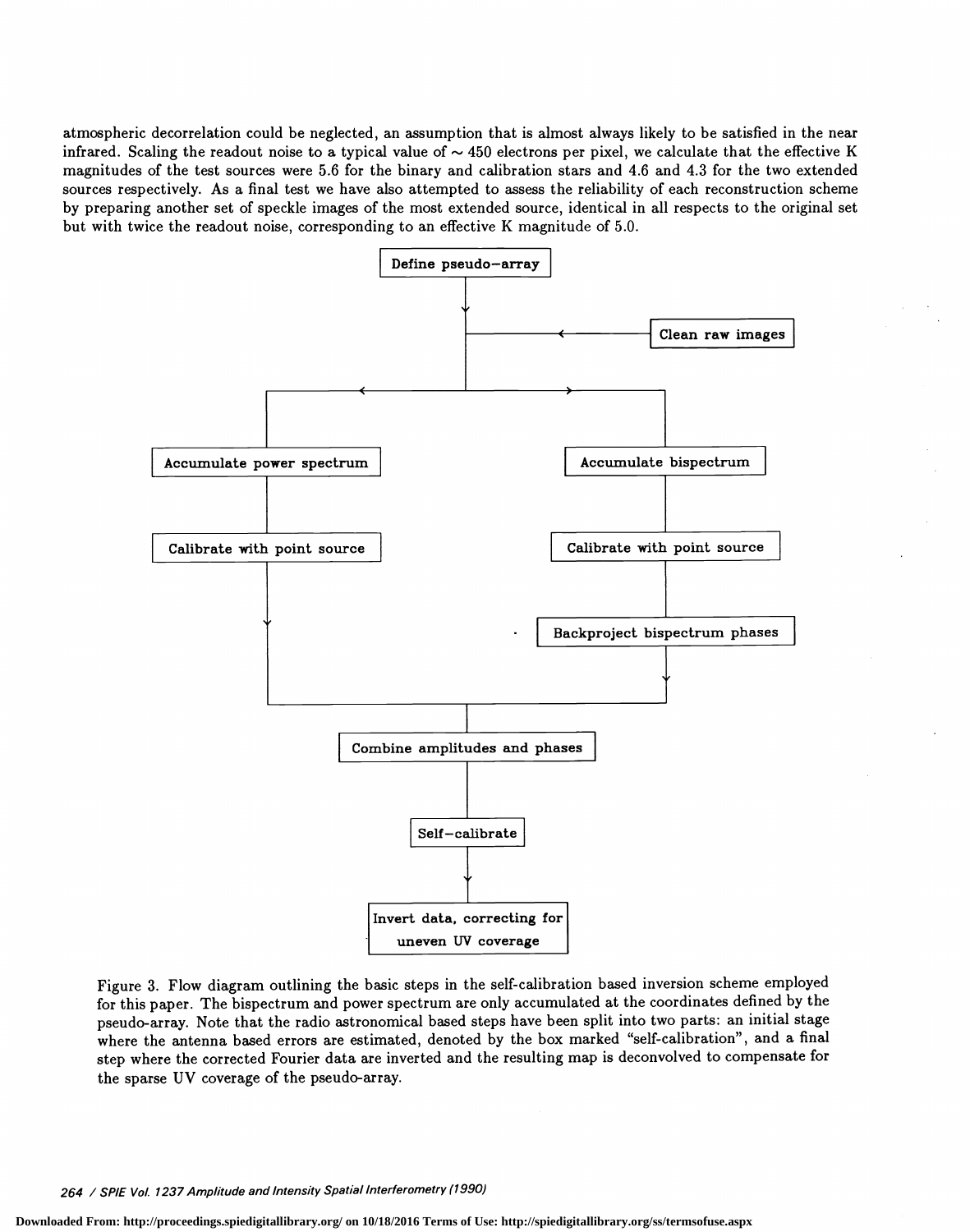

Figure 4(a)-(f). Image reconstructions of the 2 binary star test sources used to compare the Knox-Thompson and self-calibration inversion strategies. Each horizontal sequence shows a diffraction limited image of the test source and then the KT and self-calibrated maps derived from 512 simulated specklegrams. All the maps are contoured at identical levels of -2, -1, 1, 2, 4, 8, 16, 32, 64 and 99% of the peak intensity and have the same resolution, which is represented by the hatched circle in the lower left hand corner of each panel.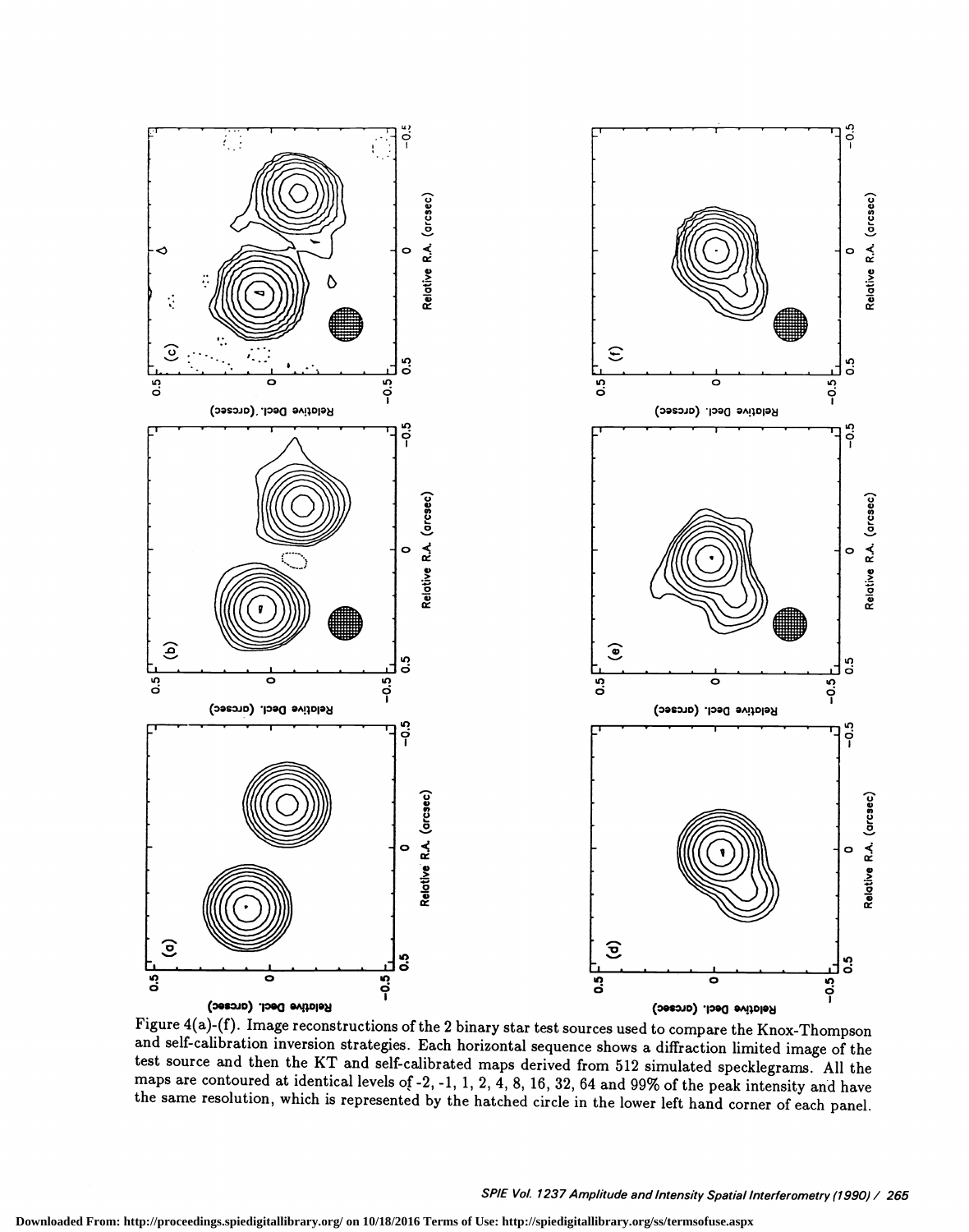

Figure 4(g)-(l). KT and self-calibrated image reconstructions of the 2 extended test sources obtained from 512 simulated interferograms. The sequence in each panel, contour levels and resolution are identical to those in figures  $4(a)-(f)$ .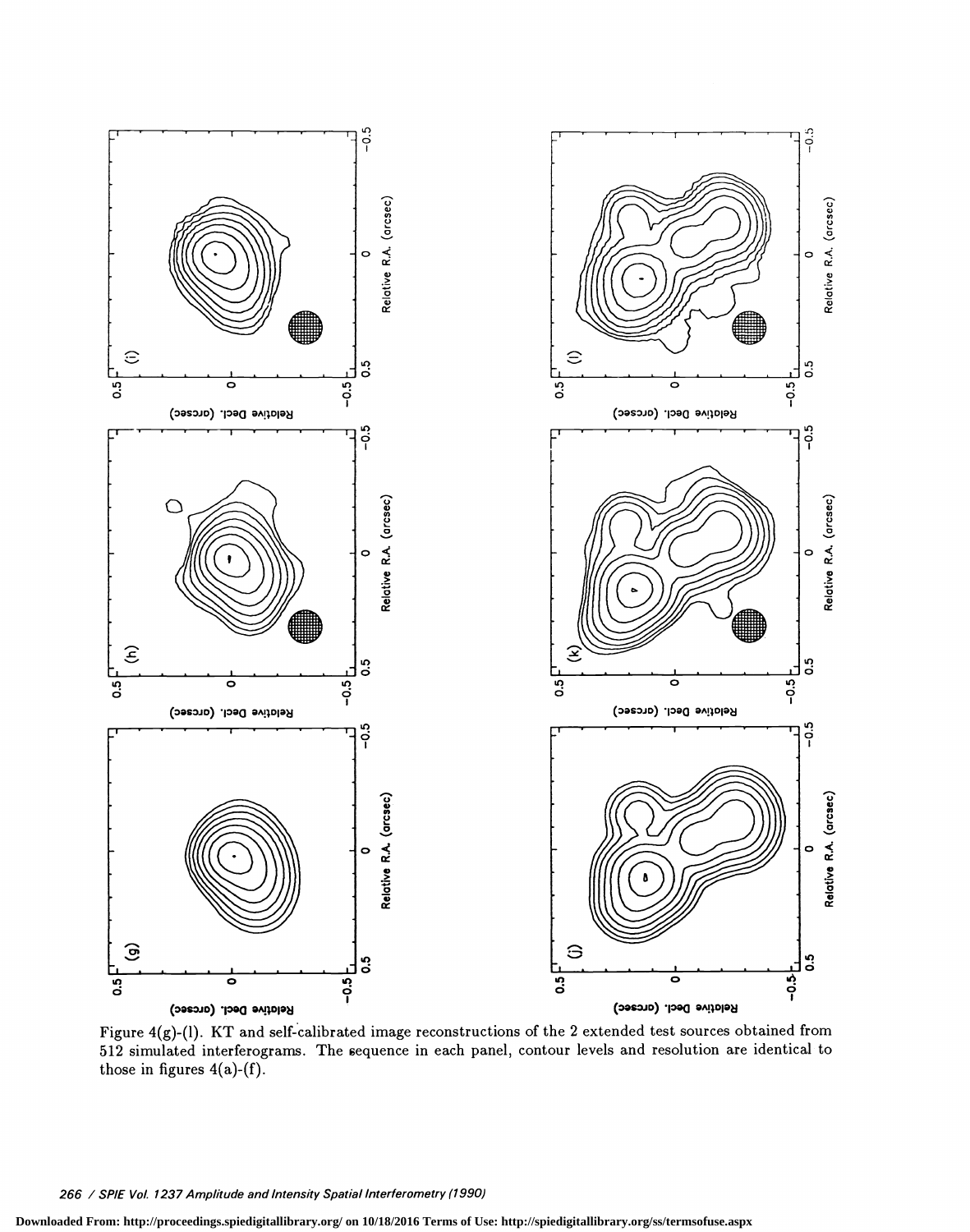#### 3.1 Binary star reconstructions

The KT and self-calibrated reductions of the wider of the 2 binary stars are shown in figures 4b and 4c. In these and all subsequent plots the contour levels are drawn at  $-2$ ,  $-1$ ,  $1$ ,  $2$ ,  $4$ ,  $8$ ,  $16$ ,  $32$ ,  $64$  and  $99\%$  of the peak flux in the map. The quality of both images is very good, with spurious noise features only becoming apparent at a level of 1% of the peak intensity, where the individual components of the system become non-circular. Although this is a rather wide binary, the approximate equality of the component fluxes ensures that the visibility function drops towards zero frequently and so this is a relatively difficult object to image accurately. Nevertheless the separate reconstructions give almost identical values for the component fluxes, separations and position angles, which agree very well with the model source parameters.

The image reconstructions of the closer binary, figures 4e and 4f, are once again similar, although the KT reconstruction begins to show spurious extensions at the 1% flux level. These are not seen in the self-calibrated image which shows no noise features at all at this level and has a dynamic range of approximately 150:1. As expected both maps, which have identical resolutions, are unable to split the component stars completely, but the flux, position angle and separation of the secondary component are well determined in both cases.

## 3.2 Extended source reconstructions

The first extended test source is only barely resolved at the diffraction limit of the simulations and so the quality of the image reconstructions is similar to that of the closer of the two binary stars. Once again the self-calibrated image, figure 4i, is marginally superior than the KT image, figure 4h, which begins to show ragged contours at the 1% level. Neither map shows any other noise features at the lowest contour level plotted, and both reveal the extended nature of the source clearly, including the gentle curve of the major lobe towards the east.

The second of the extended test sources presents the most difficult challenge to either inversion method because it is heavily resolved at many spatial frequencies and extends over many beamwidths. Not surprisingly the contour. level at 1% of the peak intensity shows spurious excursions in both maps (figures 4k and 41). Otherwise the separate inversions are in all significant respects identical and closely resemble the image expected in the absence of turbulence.<br>The final dynamic range achieved in these reconstructions is approximately 75:1.<br>0.5  $\begin{bmatrix} 0 \\ 0 \end$ The final dynamic range achieved in these reconstructions is approximately 75:1.



Figure 5. Low SNR Knox-Thompson (a) and self-calibrated (b) image reconstructions of the second extended test source (figure 4j). These are to be compared with figures 4k and 41 which were obtained from data with twice the SNR. The contour levels plotted are identical to those in the previous figure.

To investigate the behaviour of each algorithm with noisier data, a final test was performed using identical speckle realizations of the most extended source but corrupted with twice the zero-mean Gaussian noise. The KT and self-calibrated reconstructions from this noisier ensemble are shown in figures 5a and 5b where they are contoured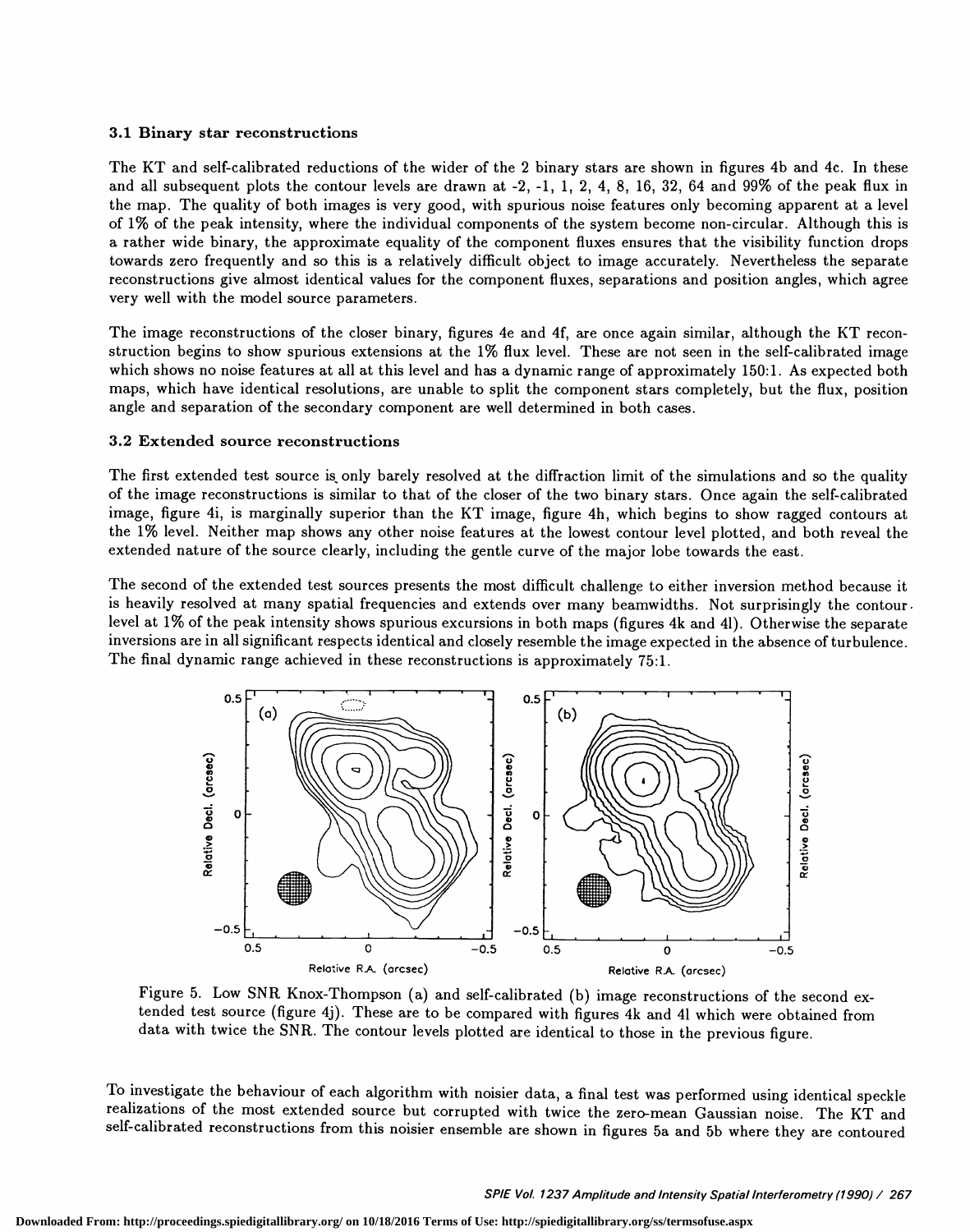at the same levels used in figure 4. The KT image shows a distinct deterioration in the presence of this extra noise, but somewhat surprisingly, the self-calibrated image is only marginally different at the lowest contour level. This suggests that in this regime the reliability of the self-calibrated image is limited by the residual atmospheric noise in the visibility data, but that this may not be the case for the KT inversion.

## 4. TESTS WITH REAL DATA

Although numerical simulations can provide some insight into the merits of the two inversion strategies under study here, experience suggests that the systematic, and unexpected, problems that often occur during actual observations provide a far more valuable testing ground for any worthwhile speckle imaging scheme. Consequently we have attempted to invert two separate near infrared speckle datasets; the first for the binary star  $\eta$  Ophiuchi and the second for the evolved supergiant star IRC 10216.

Speckle images of these objects were obtained on the nights of the 21-22 May 1989 at the Cassegrain focus of the Mayall 3.8m telescope at Kitt Peak National Observatories. The images were recorded with the NOAO speckle camera<sup>22</sup>, using an integration time of 50ms per exposure and a  $0.09\mu$ m filter centred on  $2.22\mu$ m. Long exposure images of the calibration sources used for these data had full widths at half-maximum intensity of  $\sim 1.0$ ".

The KT and self-calibrated reconstructions derived from 1024 specklegrams of  $\eta$  Ophiuchi are shown in figures 6a and 6b. Although this source has a K magnitude of 2.4 these images are of substantially lower quality than the simulated reconstructions displayed in figure 4. Both images show curving tails of weak emission extending to the north east and south west of the binary components together with several blobs of noise emission spread over the field of view. The curved wings limit the dynamic range of these maps to approximately 25: 1 which is well below that expected on the basis of our numerical simulations. However the fact that both image reconstructions show similar artifacts suggests that systematic effects are responsible for the poor quality of these maps. Probable causes include residual atmospheric noise or alternatively a bad seeing mismatch between the source and calibrator observations. Although both of the algorithms appear to be susceptible to such problems, it is reassuring to see that they behave similarly and resolve this binary with ease.



Figure 6. Knox-Thompson (a) and self-calibrated (b) image reconstructions of the close binary star  $\eta$  Ophiuchi. The contour levels are at -2, -1, 1, 2, 4, 8, 16, 32, 64 and 99% of the peak intensity. North is to the top and east to the left. A 17 element pseudo-array was used for the self-calibrated reconstruction.

Figures 7a and 7b show the KT and self-calibrated images ofIRC 10216, obtained from 1536 specklegrams, contoured at the same levels as figure 6. Both maps show a resolved core with extensions to the northeast and southwest. In the KT image the northern extension is more prominent and the southern feature is most clearly seen as an elongation of the higher contour levels. There is also evidence for a diffuse halo of emission towards the north and east, but the lowest contour level is probably not reliable as evidenced by the negative feature to the southwest of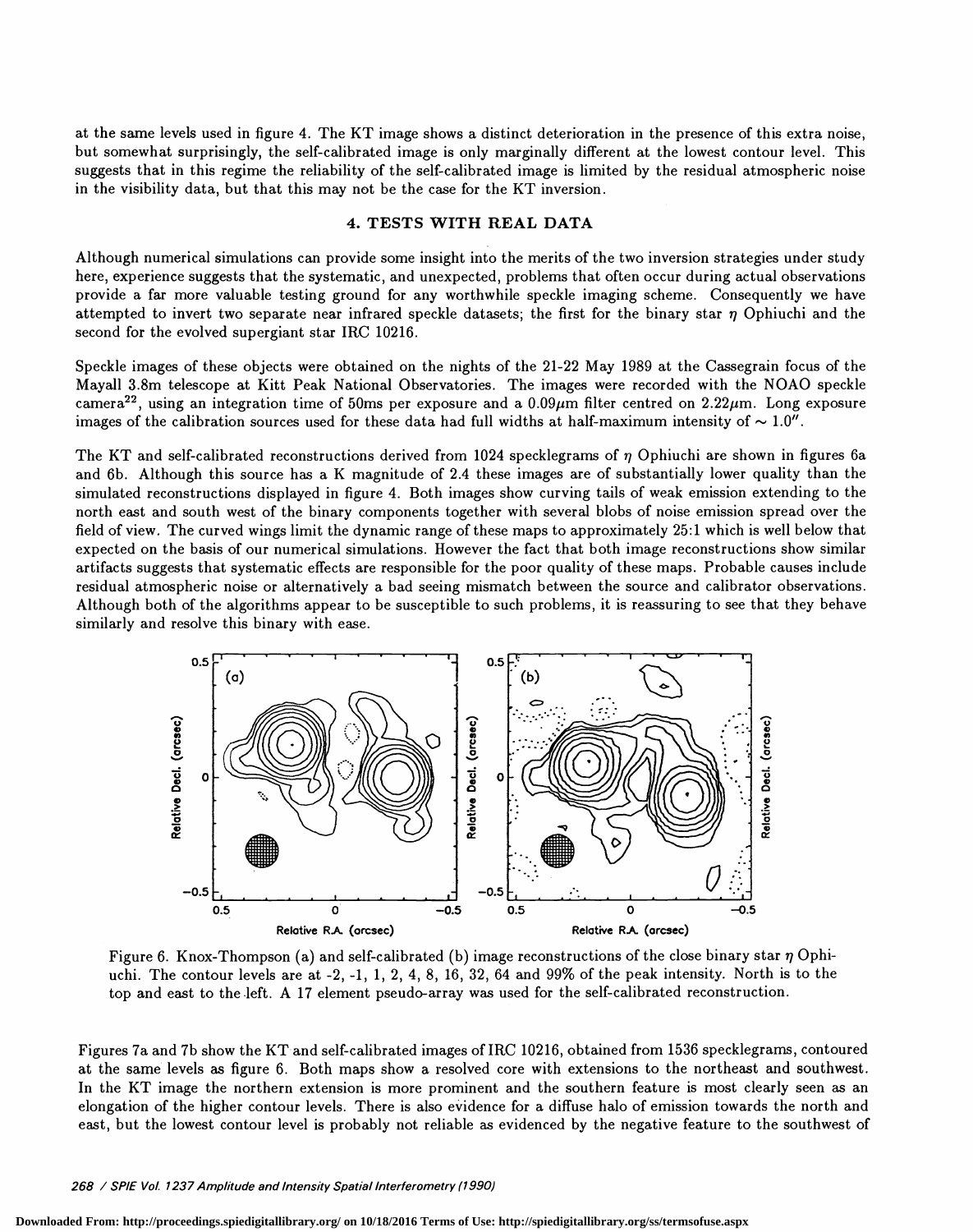the core. The self-calibrated image is similar, showing fingers of emission to the northeast and southeast, but there is no evidence of any diffuse component down to 1% of the peak flux, where the map becomes unreliable. However observations taken on other nights suggest that the weak extended component in the KT image may be an artifact due to rapid variations in the seeing while these data were being collected. In addition the self-calibrated image appears to indicate that the northern and southern extensions are of almost equal magnitude. Nevertheless the overall qualitative agreement between the two images is good, demonstrating that both methods are able to recover much of the intriguing source structure lost in a long exposure image.



Figure 7. Knox-Thompson (a) and self-calibrated (b) image reconstructions of the evolved carbon star IRC 10216. The contour levels and orientation are the same as figure 6. These images reveal for the first time the peculiar bi-lobed structure that has been previously hinted at by one-dimensional speckle observations. Note that only a 12 element pseudo-array has been used for the self-calibrated reconstruction.

# 5. DISCUSSION

The most striking result of the maps presented in the previous sections relates to the quality of the self-calibrated image reconstructions. In all cases they have a similaror marginally better dynamic range than their KT counterparts despite the fact that have been recovered from only a small fraction of the available Fourier data. The particular 17 element pseudo-array employed for most of these tests samples approximately 10% of the UV plane, and a correspondingly smaller proportion of the bispectral space, yet the recovered images do not appear to have been compromised in any way by the sparseness of the UV and bispectral coverage. With real data, both techniques appear to produce images that are limited by systematic effects rather than the particular inversion method employed.

This suggests, as do the images obtained from the lowest signal-to-noise ratio simulations, that the quality of these images is determined primarily by the residual atmospheric noise and not by the Fourier plane coverage. There is also tentative evidence that the self-calibration scheme is more robust in the presence of noise. The most plausible explanation for the performance of the self-calibration scheme is that it manages to integrate extra a priori information about the source during the the inversion of the bispectral data. It is interesting to note that the KT reconstructions become far inferior to the self-calibrated images if the final iterative deconvolution of the cross spectrum is not performed. Since this is the only stage in the KT-based scheme in which the positivity and extent of the image are examined, this is additional evidence that these features provide the most valuable constraints in the phase recovery procedure. In the Caltech VLBI package employed for these inversions, these constraints are implicitly incorporated during the CLEANing of the dirty-maps where the interpolation between the measured visibility points is performed. This effect is rather subtle and takes place whether or not the CLEANing is restricted to certain "windows" or whether negative CLEAN components are rejected. Alternatively if a maximum entropy method is used to perform the deconvolution instead, an appropriate choice of "default map" can be used to explicitly embody a wide range of possible image constraints.

Apart from the obvious success of the phase recovery step, another benefit of our inversion scheme is that it is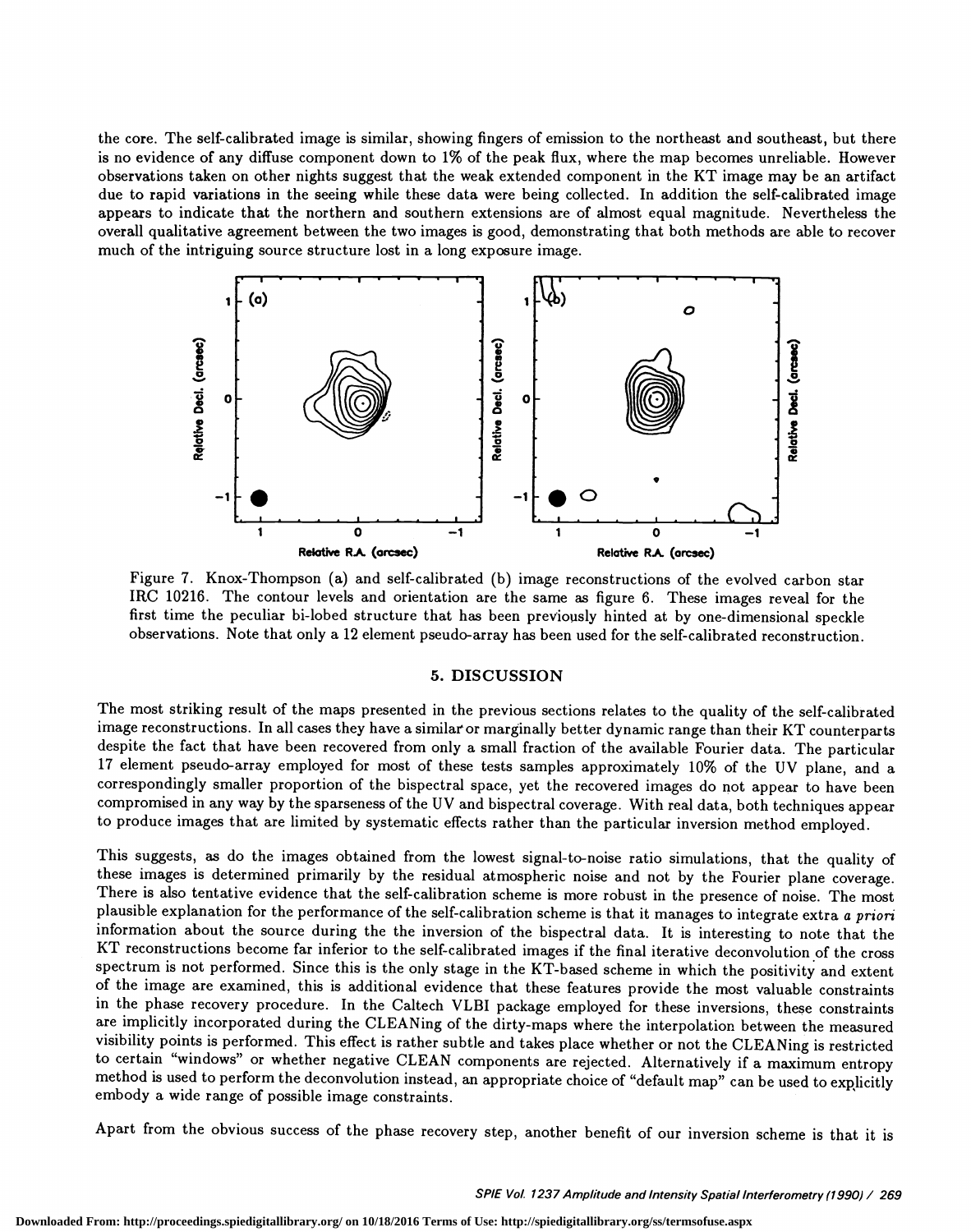extremely cheap in terms of computing resources. The fraction of CPU time spent inverting the Fourier data, is typically less than 5% of the total time required to accumulate and calibrate the raw visibility and bispectrum measurements, which is itself dominated by the single Fast Fourier Transform performed on each specklegram. Arguably the most valuable feature of the self-calibration scheme though is the fact that it is a mature and well tested technique. In particular its undesirable aspects and intrinsic biases, when dealing with certain types of data, have been explored at length by radio astronomers so that it is relatively straightforward to identify, and then trace the causes of, any artifacts in the reconstructed image should they occur.

Since we originally proposed the self-calibration strategy for reducing speckle data recorded with a pupil plane mask, our scheme does not require that the telescope pupil be filled. Consequently, should the use of an apodized pupil be advantageous<sup>23</sup>, which may be the case if the source is sufficiently bright, there will be no deterioration in its efficiency. In addition, the selection of a discrete number of coordinates in the UV plane allows the user to reject spatial frequencies that may have been corrupted due to detector effects. However despite this useful flexibility and the success of these tests, it is evident that our scheme falls short in a number of respects. Most noticeable is the need to discard a large proportion of the Fourier information in the specklegrams. Although this does not appear to have been a limiting factor in any of the reconstructions presented here, higher dynamic range mapping will inevitable require better UV coverage. An associated problem is that it is difficult to design pseudo-arrays that exploit the highest SNR bispectral data, located along the seeing ridge, while maintaining quasi-uniform UV coverage. We are currently investigating possible hybrid schemes that encompass the best features of the filled aperture and self-calibration methods in the hope of arriving at an optimal algorithm.

## 6. CONCLUSIONS

Tests using both real and simulated near infrared speckle data have been undertaken to examine the performance of a novel bispectral inversion scheme. This method, based on radio astronomical self-calibration techniques, was originally conceived to invert data obtained with non and partially redundant masks. Nevertheless when applied to conventional filled aperture speckle data it appears to be as effective as the most up-to-date versions of the Knox-Thompson scheme, even in the absence of up to 90% of the available Fourier information. These results suggest that existing methods for phase recovery from cross or bi-spectra are not as effective as they might be, and can be enhanced significantly by combining as much a priori information about the source with the measured data while retrieving the Fourier phase. Unfortunately, image reconstructions obtained from real data confirm that systematic effects, such as seeing variations and detector imperfections, may represent a significant barrier to progress if very high dynamic range mapping is required.

#### 7. ACKNOWLEDGMENTS

Partial funding for this research was provided by the SERC, Christ's College Cambridge and Royal Commission for the Exhibition of 1851. CAll would like to thank Tim Cornwell and Andrea Ghez for helpful discussions while this manuscript was being. prepared. The National Optical Astronomy Observatories are operated by the Association of . Universities for Research in Astronomy, Inc., under cooperative agreement with the National Science Foundation.

#### 8. REFERENCES

1. W.T.Rhodes, J.W.Goodman, "Interferometric technique for recording and restoring images degraded by unknown aberrations," J. Opt. Soc. Am., Vol 63, pp. 647-657, 1973

2. C.A.Haniff, C.D.Mackay, D.J.Titterington, D.Sivia, J.E.Baldwin, P.J.Warner, "The first images from optical aperture synthesis," Nature, Vol 328, pp. 694-696, 1987

3. A.C.S.Readhead, T.Nakajima, T.J .Pearson, G .X.Neugebauer, J .B .Oke, W.L.W.Sargent, "Diffraction-limited imaging with ground-based optical telescopes," Astron. J., Vol 95, pp. 1278-1296, 1988

4. C.A.Haniff, D.F.Buscher, J.C.Christou, S.T.Ridgway, "Synthetic aperture imaging at infrared wavelengths," Mon. Not. R. astr. Soc., Vol 241, pp. 51p-56p, 1989

5. K.T.Knox, B.J.Thompson, "Recovery of images from atmospherically degraded short-exposure photographs," Asfrophys. J., Vol 193, pp. L45-L48, 1974

6. K.T.Knox, "Image retrieval from astronomical speckle patterns," J. Opt. Soc Am., Vol 66, pp. 1236-1239, 1976 7. A.W.Lohmann, G.Weigelt, B.Wirnitzer, "Speckle masking in astronomy: triple correlation theory and applications," Appi. Opiics, Vol 22, pp. 4028-4037, 1983